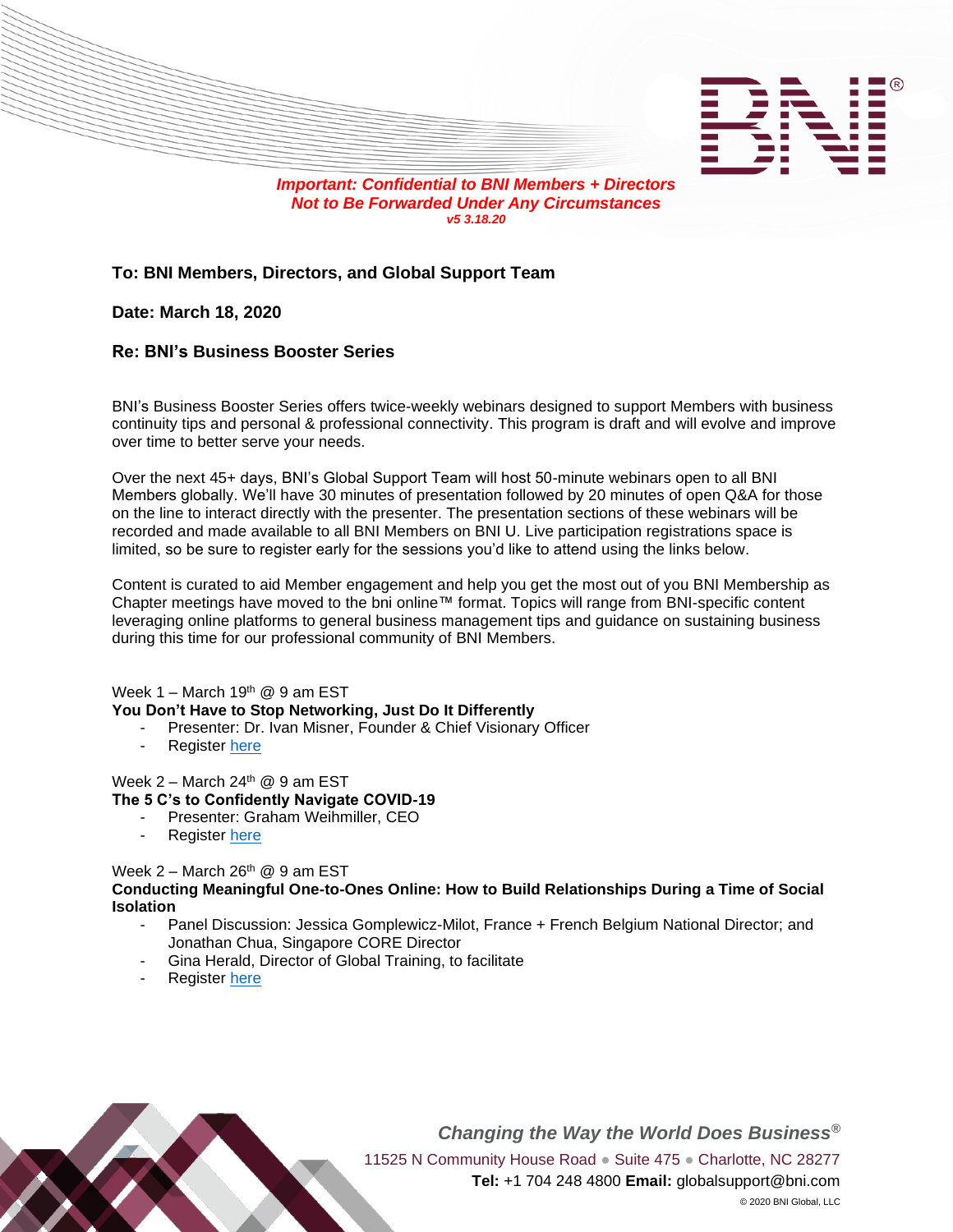



### Week  $3 -$  March  $31<sup>st</sup>$  @ 9 am EST

**Optimizing Your bni online™ Meeting: Ensure You're Engaged and in the Right Mindset & Set-Up**

- Panel Discussion: Dan Haggerty, President of Global CORE; YP Lai, Thailand & Philippines National Director; and Mark Gibson, Spain CNM National Director
- Gina Herald, Director of Global Training, to Facilitate
- Register [here](https://bnionline.zoom.us/webinar/register/WN_k9CqRJtjSROgg8Wve5W-Dg)

### Week 3 – April 2<sup>nd</sup> @ 9 am EST

### **How to Invite Quality Visitors to Your bni online™ Meeting**

- Panel Discussion: Tim Roberts, US National Director; Bharat Daga, India Executive Director; and Emily Sloyer-Galindo, US Regional Director
- Gina Herald, Director of Global Training, to Facilitate
- Register [here](https://bnionline.zoom.us/webinar/register/WN_74g5h4EhQJ-VmfMGfRF9_w)

### Week 4 – April 7<sup>th</sup> @ 9 am EST

#### **Accessing All Elements of Your BNI Membership: How BNI Can Help Your Now More Than Ever**

- Presenter: Dan Haggerty, Global CORE President
- Register [here](https://bnionline.zoom.us/webinar/register/WN_UG9OlsnURK20r1iSh5OoNQ)

### Week 4 – April 9<sup>th</sup> @ 9 am EST

#### **Creating Captivating Weekly Presentations for bni online™: 30-seconds Resulting in Your Success**

- Presenter: Harmony Widmon, US CORE Director
- Register [here](https://bnionline.zoom.us/webinar/register/WN_50cx4gy9TH2Tr3QHU14wUg)

## Week 5 – April 14<sup>th</sup> @ 9 am EST

#### **Perfecting your Feature Presentation in Your bni online™ Meeting**

- Panel Discussion: Hemu Suvarna, India Regional Director; Jenni Butz, US Regional Director and Dave van Klingeren, Netherlands + Flemish Belgium CORE Director
- Gina Herald, Director of Global Training to Facilitate
- Register [here](https://bnionline.zoom.us/webinar/register/WN_uUn_Re-BTx2OoC44jLTNVg)

## Week  $5 -$  April 16<sup>th</sup> @ 9 am EST

## **How to Deliver Quality Referrals Online**

- Panel Discussion: Peter Higgs, UK Executive Director; Michael Mayer, Germany & Austria National Director; Harmony Widman, US CORE Director
- Gina Herald, Director of Global Training, to Facilitate
- Register [here](https://bnionline.zoom.us/webinar/register/WN_zJ0jMJH_TXibqWsp_PNnfw)

## Week  $6 -$  April 21st @ 9 am EST

#### **How to Leverage Your Power Team Now More than Ever: The Built-In Support System for Your Business**

- Panel Discussion: Mac Srinivasan, Global President of CRCs; Jen Tolley, US Regional Director and Meaghan Chitwood, President of Franchised Countries
- Gina Herald, Director of Global Training, to Facilitate
- Register [here](https://bnionline.zoom.us/webinar/register/WN_DSljmtoHSOKYWE3J_stJLg)